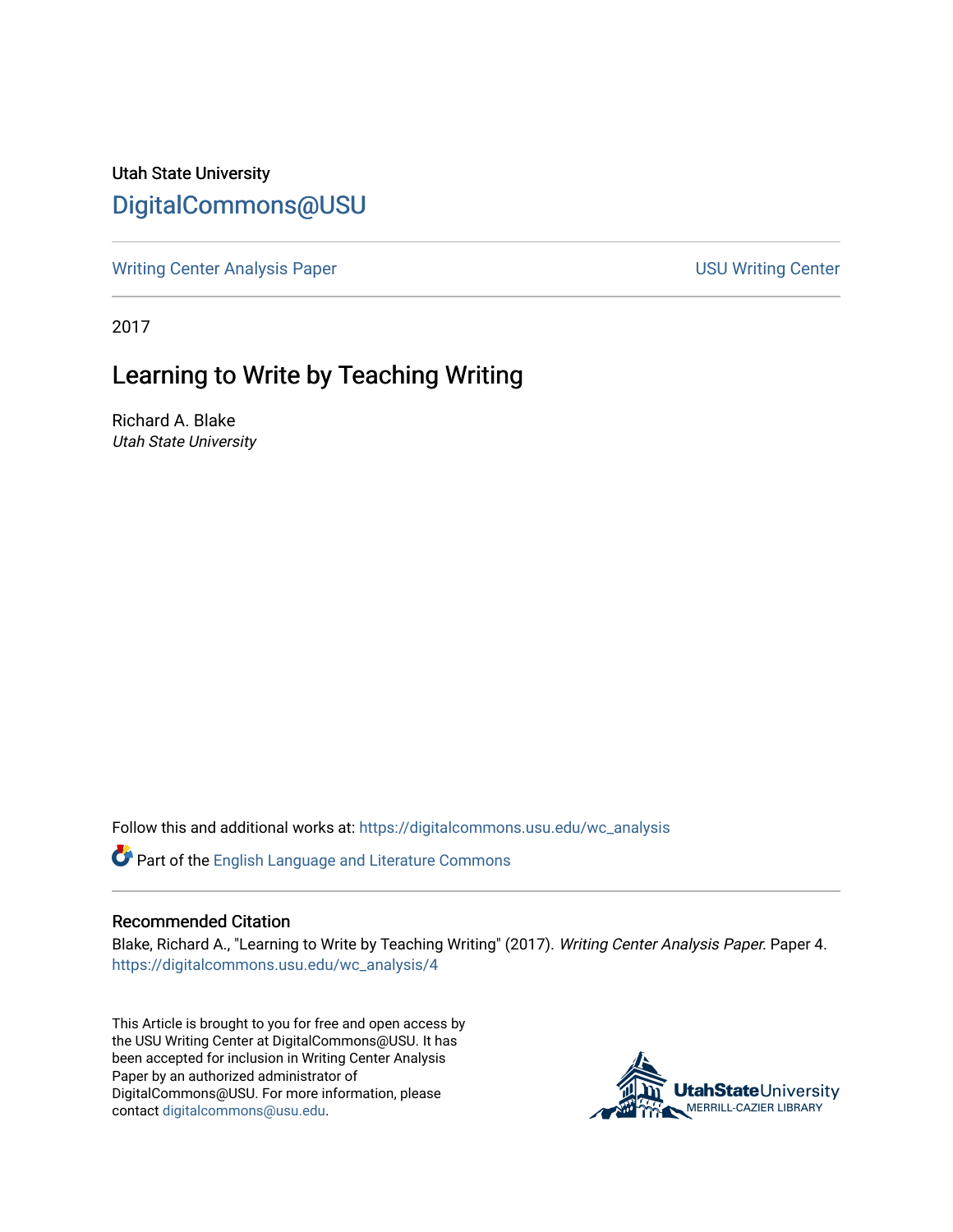Richard A Blake English 6820: Teaching Practicum

## **Writing Center Analysis Paper**

## Learning to Write by Teaching Writing!

The writing center at Utah State University is an asset to all students who wish to have assistance with writing difficulties; whether from uncertainty of grammar or straightening out confusion in their work. While working and observing in the writing center I noticed quite a few different issues come before the tutors. Whether it be grammar, spelling, or just coming up with ideas students are able to have their problems addressed. One of those problems that does show itself occasionally is students who come in ask for a tutor's assistance with a problem, but their bigger issue is something else entirely. If the student shows up with grammar questions and then it's discovered from the rubric that they weren't quite following the instructions, what should the person in the writing center do? All tutors must keep in mind that this time does belong to the student and therefore the issues he or she brings should take precedence. Then if there's time point out these other things. That student would then be recommended to have another trip or two to the writing center to iron things out.

My first experience as a tutor in the writing center was with a student in the aviation department with a business emphasis wishing for me to look over his business plan. Since English wasn't his first language he wanted to have someone with English as a first language to have a look at the use of words and grammar. While looking over what he had written, some of which were bullet pointed lists for potential clients to read, I saw quite a few things which, generally speaking, would be understood by any native English speaker, but would sound like incorrect English and lose credibility in any kind of formal presentation. I pointed out several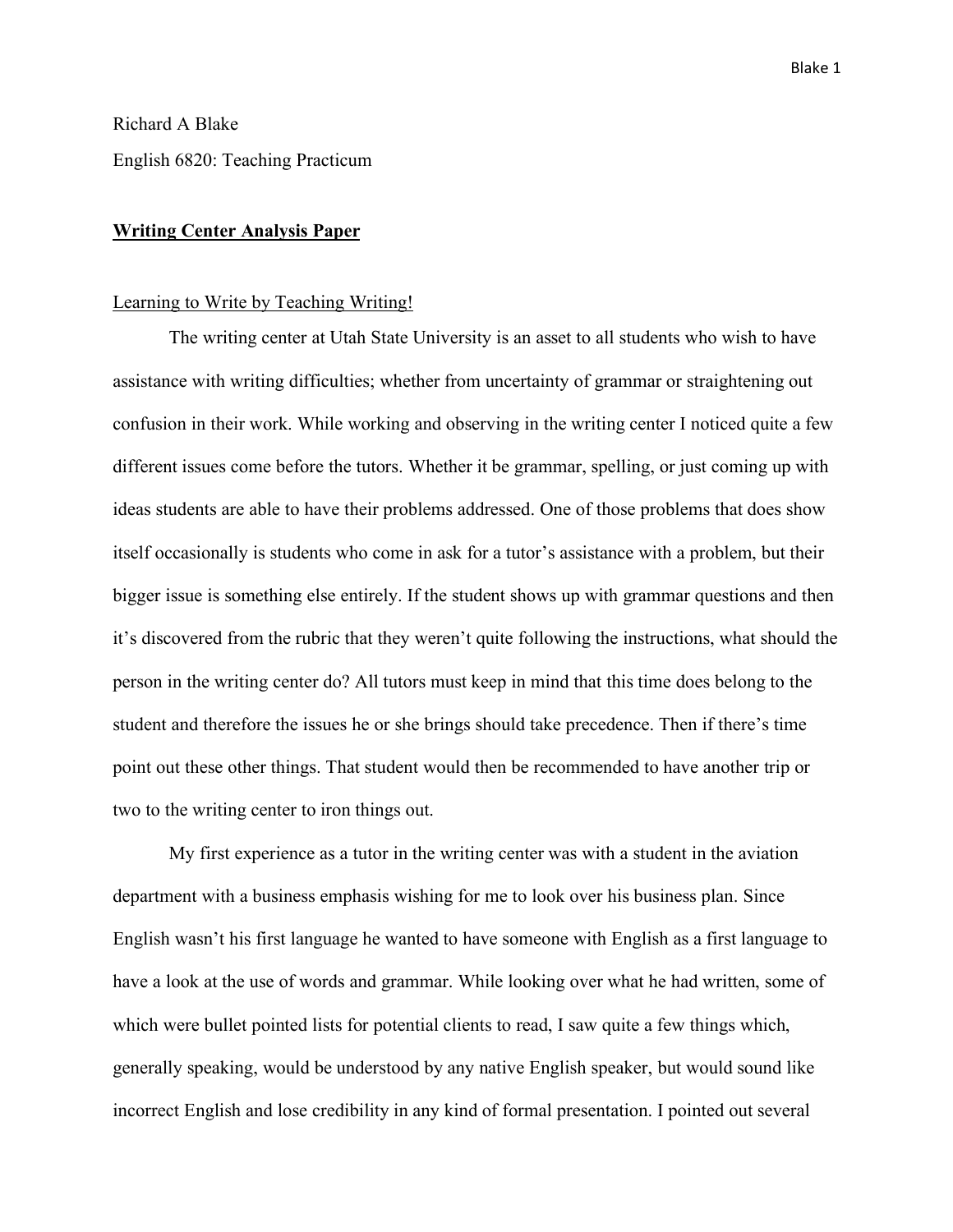places that needed to be corrected. At the same time I also discovered a few disorganized parts that didn't work within the framework of his plan. As time was limited I stayed focused on his original problem. Then at the end I pointed out one of those errors and explained to him how best to fix that and the areas they were located. For him the use of grammar was slightly more important because of the language issue. Structure could be more damaging in the long run, but it was something he could easily fix once that sort of mistake was explained. As with other students who I run out of time with, I suggested perhaps coming back to look at his next draft. He said he'd think about it and then left.

In one of my classes there is a student with whom English was not his first language either. He speaks fine when we talk in class, but in his writing I see several mistakes. A few incorrect tenses, spelling mistakes, and word orders had no effect on its meaning, but would be distracting to someone who would be reading it in something like a job setting. Teachers are supposed to aid students in correcting their problems. Besides grammar or word usage this student had another problem, that of following all the directions in the rubric. In this situation a large problem was the rubric, but his use of language was so distracting that I felt that his original concern about grammar would be handled first with instructions to follow. Then I started pointing out where he had diverged from the instructions. As with all my students I recommended the writing center if he couldn't see me during my office hours.

Some might wonder if being such a stickler about grammar or spelling should be that important to take precedence.

The simplest answer to this question would probably be 'yes'. We should expect the same from everyone since when they make it out into the real world employers in areas like business, any kind of writing jobs like tech writing, or areas of scientific research will likely be

Blake 2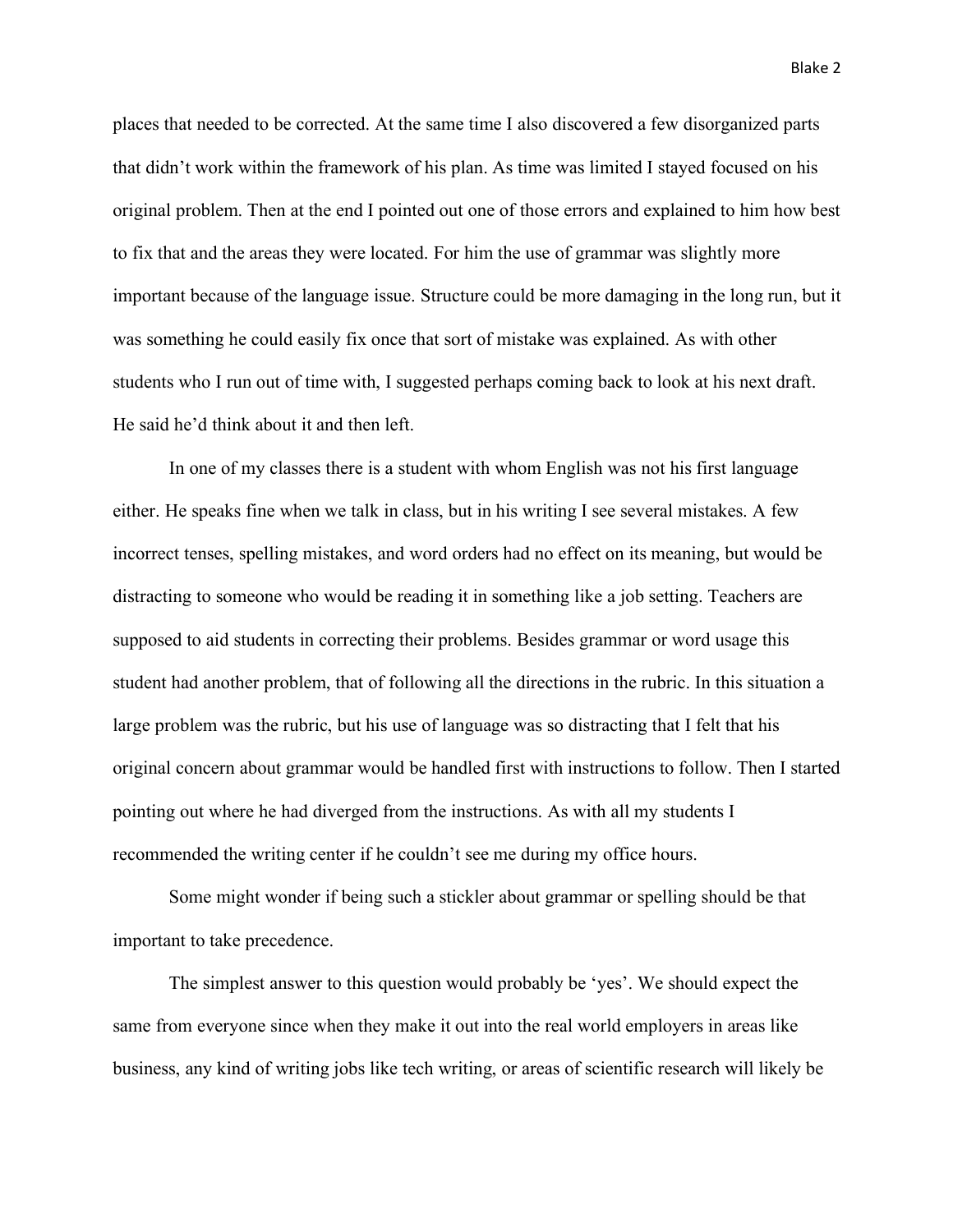stringent with language skills both speaking and writing. So you mark the grade and encourage the student to work on grammar skills to make them better. After all this is what the writing center is for and that can help with language skills.

A student in that case would be encouraged to visit the writing center more often and have the tutors help him with those rules as well as the exceptions when they come up. So far, in the tutoring sessions I've seen, when students have brought up these problems while doing their writing what happens is that the tutor just tells them what the correct way is then moves onto the next section. There are only twenty-five minutes to work with, so when there's a longer paper this quick fix method is a great temptation to use. The student could use a few minutes for the tutor to explain how that word, phrase, or part of speech works and show this student how to solve it him/herself rather than having to simply give a correct word change when it comes up. Of course, language itself isn't always the domineering problem. It could be usage of correct terms or keeping focus on the subject at hand.

Something else I noticed with my teaching is that students a lot of the time don't read all the instructions that they are given in an assignment. On Canvas there is a detailed explanation for each assignment, some of them being longer than others. That length can lead one to just read the first few lines or paragraphs at the top and neglect the rest. This leads to several instructions not being followed. In the writing center there is a similar problem with the students coming in. They are not reading all the instructions. Granted a lot of them are new college students and need more guidance, so some things might not be as easy to discern. They bring in their assignments and then want the tutors to go over instructions as well as check for corrections they might need to make. The writing center is a good place for the students to better understand what they are

Blake 3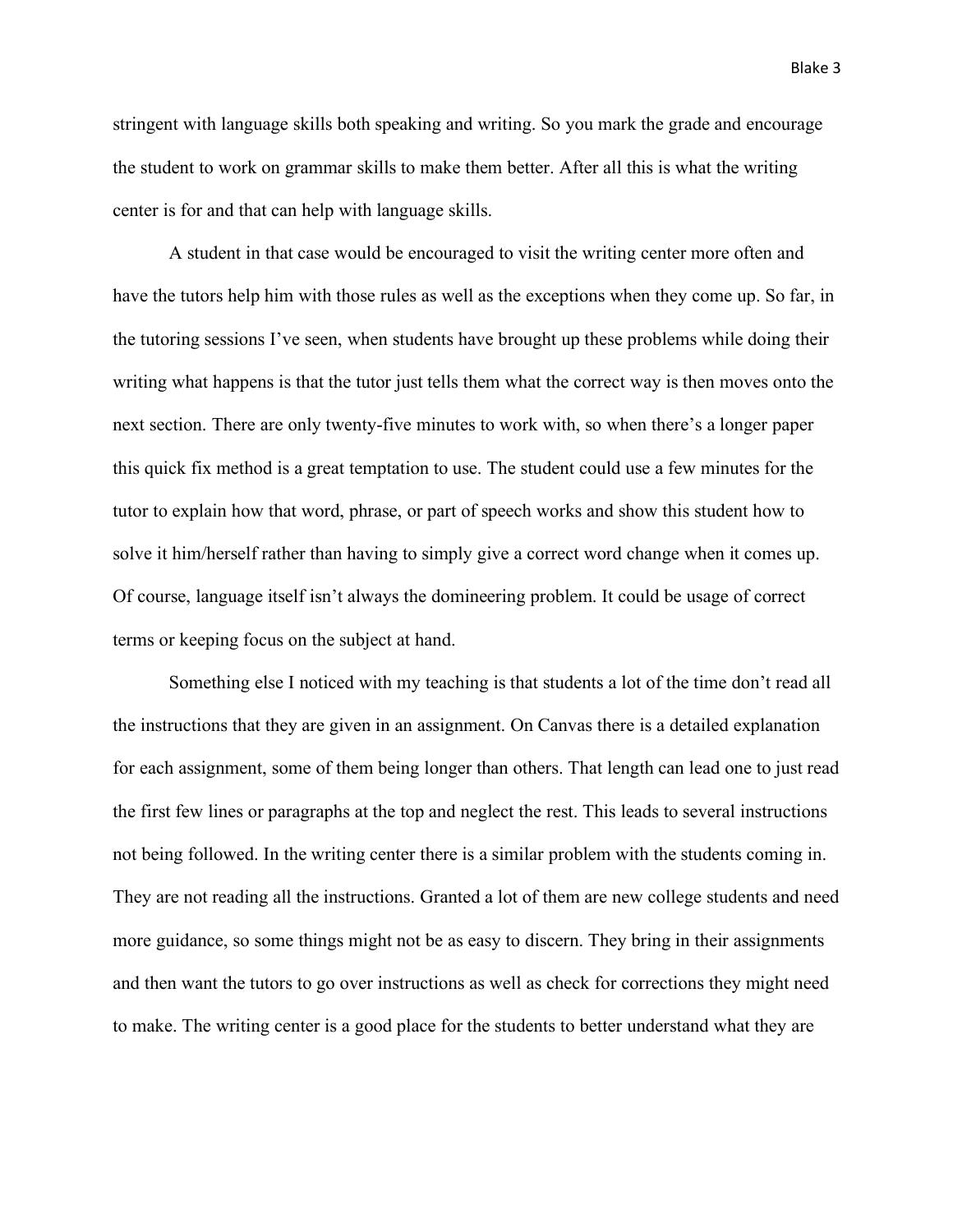doing for each assignment, but it always looks like either the teacher hasn't explained it or the student isn't paying attention.

I've pondered what instructors could do with their classes that might have the students show up with a clearer understanding of what they need to look for in the assignment. The teacher can explain what an assignment demands, but unless the student writes it down or checks the class website to get the details, they may keep wondering what they need to do to get the assignment done the right way. I'm afraid I'm not quite sure what the solution would be. I have found myself checking back with instructors or tutors to make sure that I understood what was asked of me with an assignment. Those students who learn best with hands on experience could need to have the tutor get them started with ideas.

In the writing center students don't always appreciate what it is the tutors do for those who come in for assistance. Some might consider it a simple check over someone's spelling and grammar, but every student has their own unique problems and the tutors need to be prepared to deal with them all. The rubric given for the assignment is always the best way to keep on top of what the students need in case there are some things they neglected to consider. The tutors have several rules that they need to follow, including explanations to all students who come in and making sure that the students aren't being lectured to during the twenty-five minute period.

The writing center is a great source for assisting students in answering questions and solving problems they find when working on their writing assignments. Whether it's helping students master their language skills, encouraging them to understand all instructions for an assignment, or encouraging students to push their own creativity both teachers and tutors have the same goals in mind. The time in the center belongs to the student. So what the student asks

Blake 4